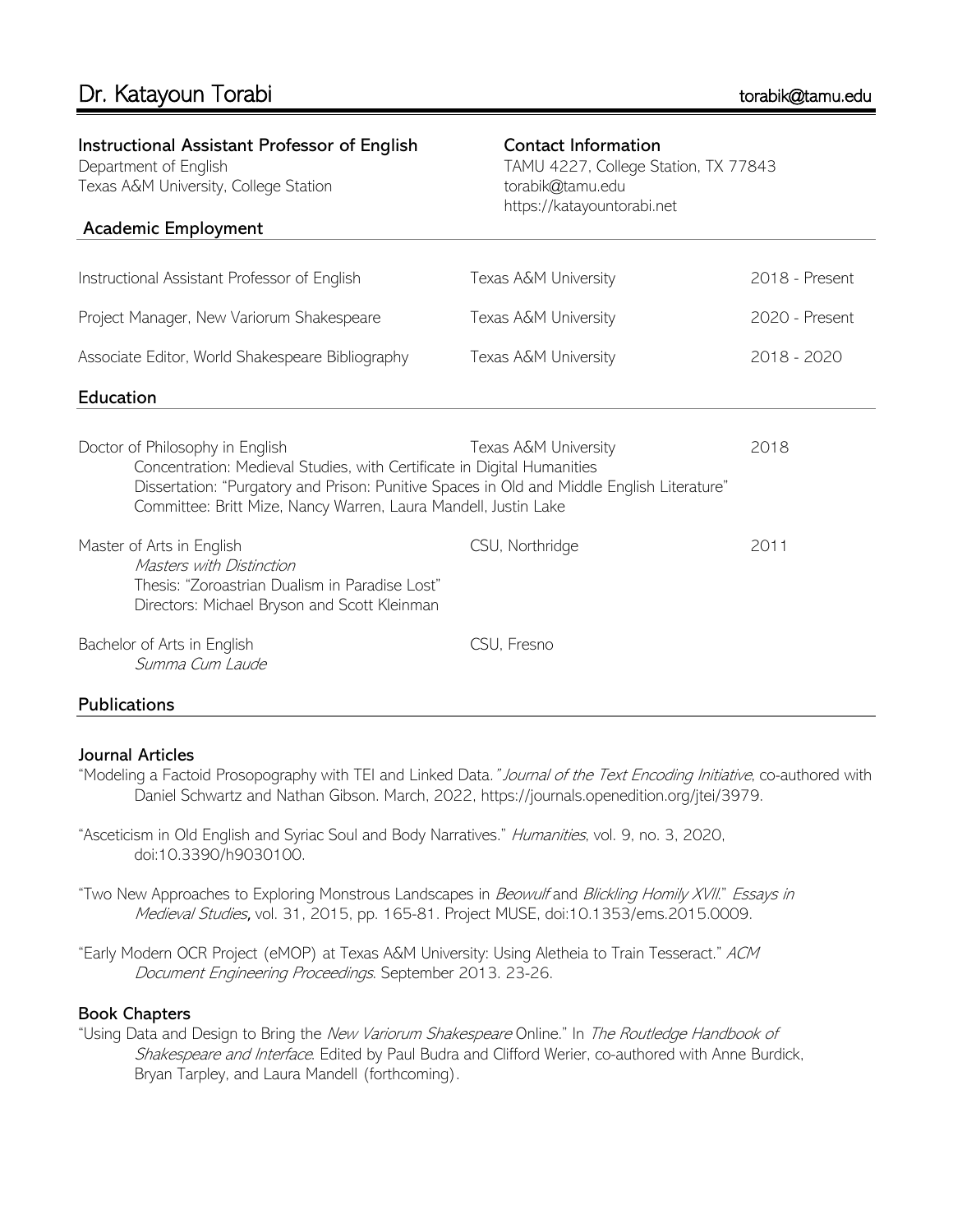- Beowulf By All: Community Translation and Workbook, trans lines 931-949. Edited by Elaine Treharne, Jean Abbott, and Mateusz Fafinski, contributing translator, Arc Humanities Press, June 2021. https://library.oapen.org/handle/20.500.12657/50261
- "if ( not "Quantize, Click, and Conclude") { DigitalMethodsInMedievalStudies(); }." In Meeting the Medieval in a Digital World, ed. Matthew Davis. Arc Humanities Press, 2018. 27-44.

### Digital Scholarship

- The Digital New Variorum Edition of Shakespeare (NVS) Information Pages, including "How to NVS," "About NVS," "Contributors," "Print Edition," and "How to NVS" video tutorials. https://newvariorumshakespeare.org/
- The Digital NVS Promotional Video. Center of Digital Humanities Research and Modern Language Association, co-authored script with Texas FilmWorks, July 2021. https://newvariorumshakespeare.org/about/
- SPEAR (Syriac Persons, Events, and Relations), contributing author as a part of Syriaca.org: The Syriac Reference Portal. http://syriaca.org.
- The World Shakespeare Bibliography Online, International Committee of Correspondents, member since 2018. (available at: https://www.worldshakesbib.org/international-committee-correspondents).
- The World Shakespeare Bibliography Online, Teaching Resource: Submitting Annotations to World Shakespeare Bibliography, co-authored with Heidi Craig, Laura Estill, and Kris May (available at www.worldshakesbib.org/resources).

### Collaborative Creative Projects: TV, Film, Online

- Latin to English translation of selections from *Carmina Burana* in "The Cult Next Door: The Mystery and Madness of Heaven's Gate," 20/20 | ABC News, anchored by Diane Sawyer. Season 44, Episode 17, aired on Hulu on March 11, 2022.
- Research Consultant for Marginalia, a film based on the 1634 Loudun possessions. Directed by Mark Beal (in production).

"The Lost Graveyard," an interactive digital timeline built with Knight Lab Timeline JS (in progress, available here).

#### Book Review

Review of Debates in the Digital Humanities, ed. Matthew K. Gold, in Information and Culture: A Journal of History, with Laura Mandell, et al, March 2013. http://www.infoculturejournal.org/book\_reviews/idhmc\_gold\_DebatesDH.

#### Work in Progress

"Formulas as a Test for Verse-Medial Extrametrical Syllables in Old English Poetry." Article in progress, coauthoring with Britt Mize.

### Fellowships, Grants, and Awards

#### Competitive Fellowships

National Endowment for the Humanities Research Assistantship \$19,500, Texas A&M University, Initiative for Digital Humanities, Media, and Culture, 2015 - 2017.

Initiative for Digital Humanities, Media, and Culture Digital Humanities Summer Institute Scholarship \$950, Texas A&M University, 2017.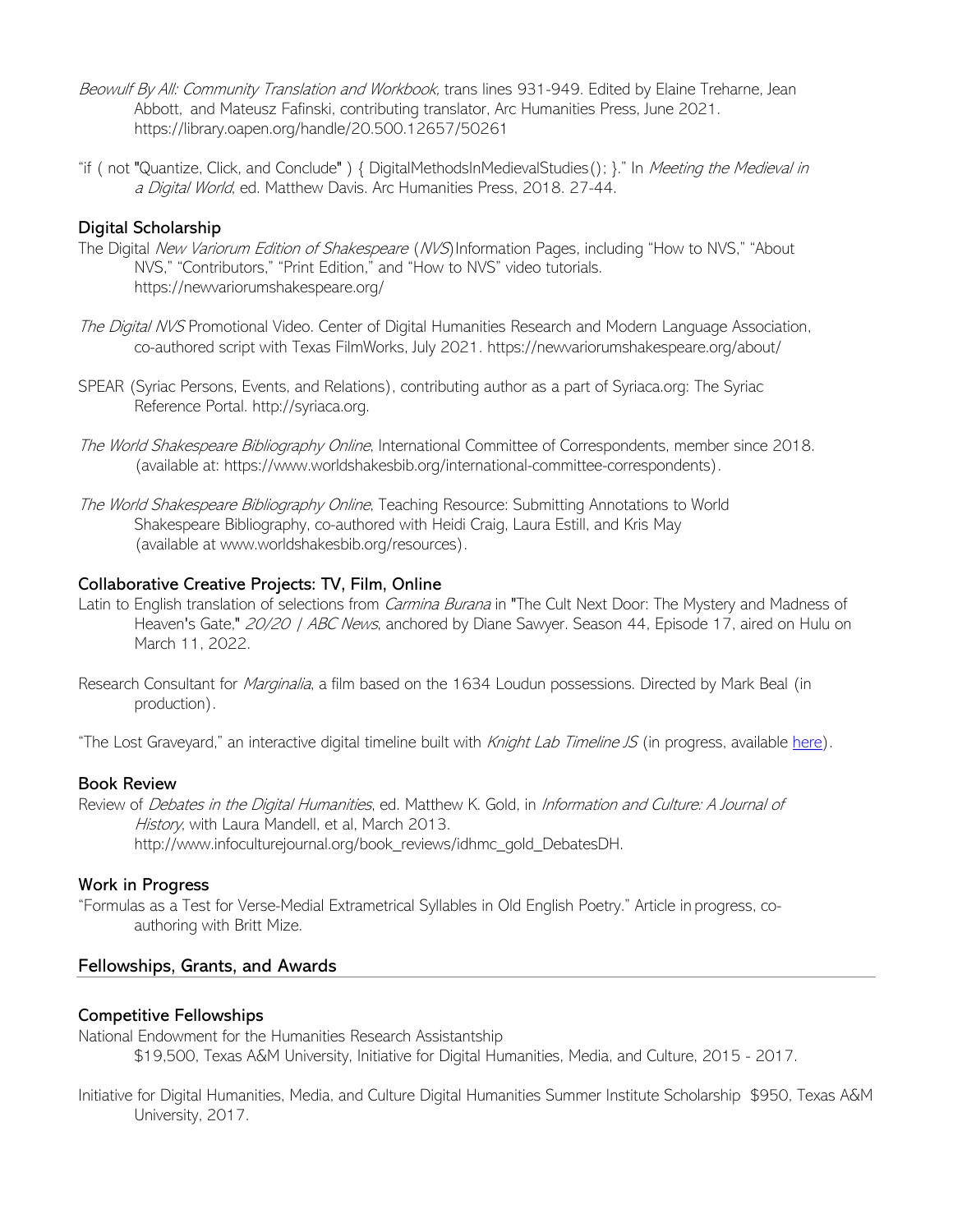- Dissertation Enhancement Fellowship British Library Archival Research \$2,750, Texas A&M University, Department of English, 2016.
- Summer Dissertation Fellowship \$2,500, Texas A&M University, Department of English, 2016.
- Texas A&M Doctoral Graduate Diversity Fellowship \$57,000, Texas A&M University, Department of English, 2012-2015.
- Andrew W. Mellon Foundation Research Assistantship \$27,000, Texas A&M University, Initiative for Digital Humanities, Media, and Culture, 2012-2014.
- Initiative for Digital Humanities, Media, and Culture Technical Assistance Grant Assistantship \$3,000, Texas A&M University, 2014.
- English Department Merit Scholarship for the Digital Humanities Summer Institute (DHSI) \$250, Texas A&M University, Department of English, 2014.
- Initiative for Digital Humanities, Media, and Culture Digital Humanities Summer Institute Scholarship \$950, Texas A&M University, 2014.
- English Department Graduate Grant for the Latin Workshop at UC Berkeley \$750, Texas A&M University, Department of English, 2013.
- Sally Casanova Pre-Doctoral Scholarship \$3,000, California State University, 2010-2011.
- University of California, Santa Barbara, California Pre-Doctoral Internship \$8,000, California State University Sally Casanova Pre-Doctoral Scholarship Program, 2011.
- Sigma Tau Delta English Honor Society, Outstanding Leadership Award California State University, Northridge, 2011.
- Center for the Digital Humanities Fellowship \$800, California State University, Northridge, 2010-2011.

#### Grants and Awards

- English Department Graduate Travel to Conference Grant \$650, Texas A&M University, Department of English, 2017.
- English Department Graduate Travel to Conference Grant \$753, Texas A&M University, Department of English, 2016.
- English Department Graduate Travel to Conference Grant \$706, Texas A&M University, Department of English, 2015.
- Initiative for Digital Humanities, Media, and Culture Workshop Grant \$250, Texas A&M University, 2014.
- Initiative for Digital Humanities, Media, and Culture Travel to Conference Grant \$1,860, Texas A&M University, 2013.
- English Department Graduate Travel to Conference Grant \$700, Texas A&M University, Department of English, 2013.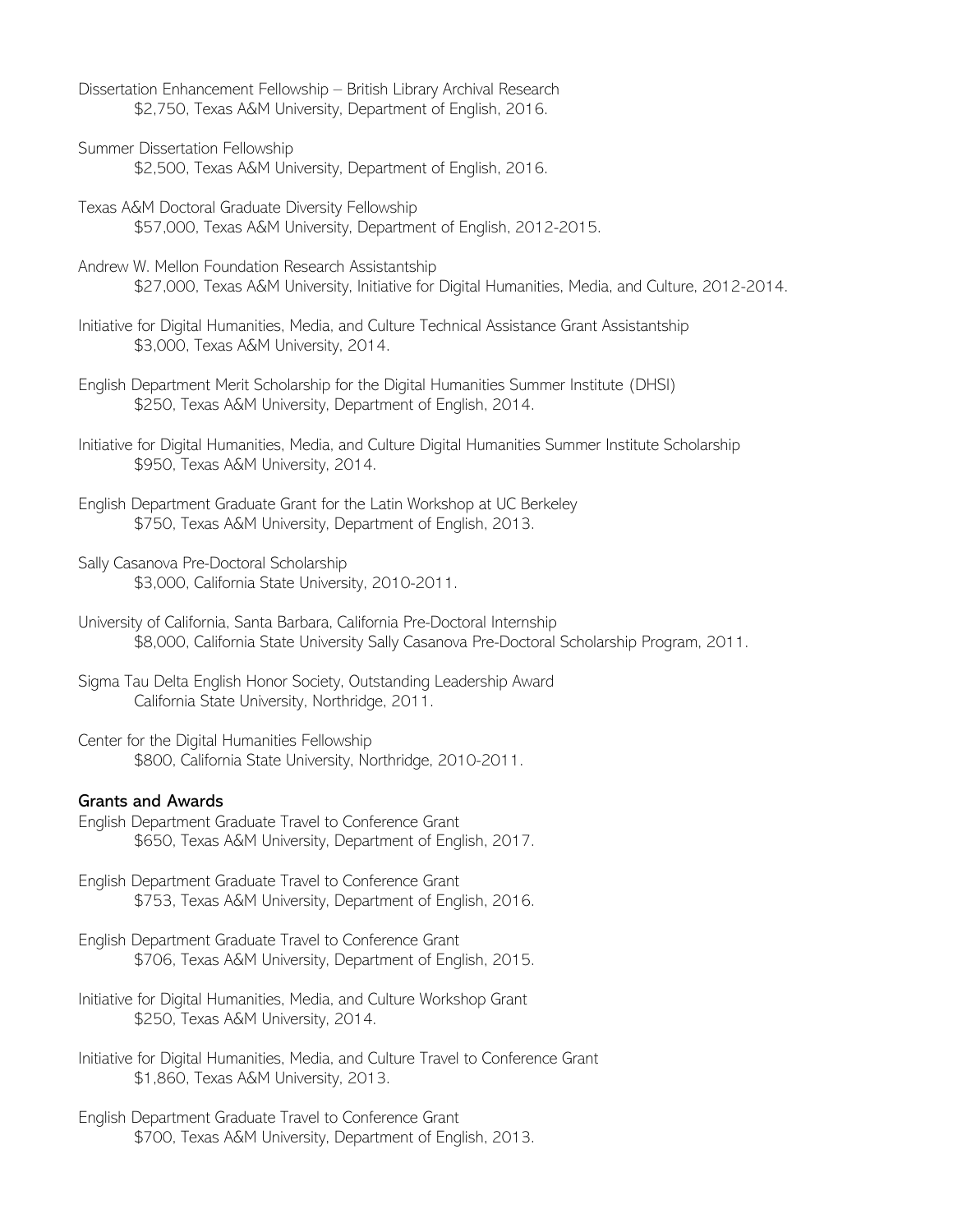Initiative for Digital Humanities, Media, and Culture Travel to Conference Grant \$1,350, Texas A&M University, 2013.

#### Conferences and Workshops

#### Selected Conference Presentations

- "New Variorum Shakespeare at Texas A&M." To be presented at the Renaissance Society of America, New Technologies and Renaissance Studies panel, Dublin, Ireland, April 2022.
- "New Variorum Shakespeare." Digital exhibit and public demo presented at the World Shakespeare Congress, Singapore, July 2021.
- "New Variorum Shakespeare at Texas A&M." Presented at the Digital Humanities Summer Institute (DHSI), University of Victoria, British Columbia, Canada, June 2021.
- "Liminal Bodies in Medieval Communities: Visualizing Space, Place, and Mobility." Presented at Sewanee Medieval Colloquium, Sewanee, the University of the South, TN, March 2017.
- "Sacred Spaces, Burial and Carceral Locations, and the Formation of Communal Identity." Presented at Texas Medieval Association Conference, Texas A&M University, TX, September 2016.
- "Diabolical Rhetoric in Old and Middle English Texts." International Congress on Medieval Studies, Kalamazoo, MI, May 2016.
- "Testing the (In)Visibility of Verse-Medial Extrametrical Syllables in Old English Poetry Using Formulas." International Congress on Medieval Studies, Kalamazoo, MI, May 2015.
- "Beowulf and Blickling Homily XVII: Two New Approaches to an Old Problem." Illinois Medieval Association, St. Louis University, IL, February 2015.
- "Mimicking the Medieval Manuscript: What OCRing Early Modern Texts Reveals About the Development and Decline of Blackletter Typeface." Presented at the Making Sense Symposium, Texas A&M University, October 2014.
- "Purgatory and Prison: Punitive Spaces in Medieval English Hagiography." Presented at Texas Medieval Association Conference, University of North Texas, October 2014.
- "Book History and Software Tools: Examining Typefaces for OCR Training in eMOP." Presented at Digital Humanities 2014, Lausanne, Switzerland, July 2014.
- "'Nis þæt heoru stow!' A Lexomic Approach to the Monstrous Places in Blickling Homily XVII and Beowulf." Presented at the Presents of the Past Symposium, Texas A&M University, April 2014.
- "Early Modern OCR Project (eMOP) at Texas A&M University: Using Aletheia to Train Tesseract." Presented at the 13th ACM Symposium on Document Engineering, Florence, Italy, September 2013.
- "Space, Boundaries, and Apocatastasis in Anglo-Saxon Hagiography." Presented at the International Congress on Medieval Studies, Kalamazoo, MI, May 2013.
- "Mopping Up With eMOP: Early Modern Optical Character Recognition Project at Texas A&MUniversity." Presented at The American Society for Eighteenth-Century Studies, Cleveland, OH, April 2013.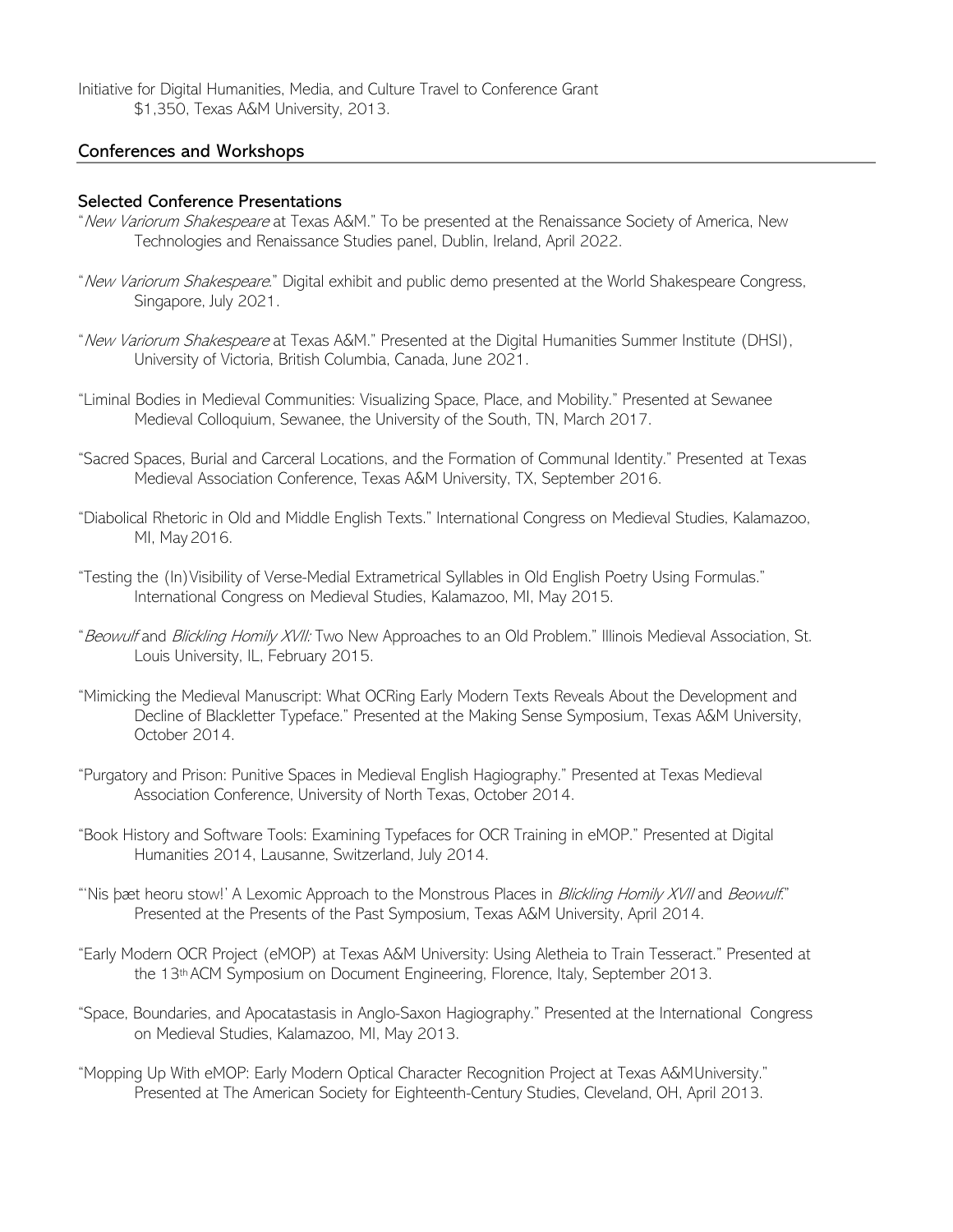### Workshops Attended/Taught

| Shakespeare Association of America, Minneapolis, MN<br>Engaging Students and Empowering Research with the Digital NVS, 2023<br>Instructor: Katayoun Torabi and Laura Mandell                                   |
|----------------------------------------------------------------------------------------------------------------------------------------------------------------------------------------------------------------|
| Bowling Green State University, Bowling Green<br>Gephi Workshop, 2022<br>Instructor: Katayoun Torabi                                                                                                           |
| Texas A&M University, College Station<br>Mapping the Medieval World with VisualEyes, 2018-2019<br>Instructor: Katayoun Torabi                                                                                  |
| Marquette University, Milwaukee<br>Mapping Ancient Lives and Social Networks, 2017<br>Instructors: Nathan Gibson, Jeanne-Nicole Mellon Saint-Laurent, David A. Michelson, Dan Schwartz, and<br>Katayoun Torabi |
| University of Victoria, British Columbia, Canada<br>Digital Humanities Summer Institute (DHSI), 2017<br>Course: Introduction to Javascript and Data Visualization<br>Instructors: Harvey Quamen and Jon Bath   |
| University of Victoria, British Columbia, Canada<br>Digital Humanities Summer Institute (DHSI), 2014<br>Course: Visual Design for Digital Humanists,<br>Instructors: Milena Radzikowska and Jennifer Windsor   |
| University of California, Berkeley<br>Summer Latin Language Seminar, 2013<br>Instructor: Raymond Kania, University of California, Berkeley                                                                     |
| Chapman University, Orange, California<br>THATCamp SoCal,<br>BootCamp: Collecting, interpreting, analyzing, and manipulating humanities data<br>Instructor: Scott Kleinman                                     |

### Teaching Experience

#### Courses Taught at Texas A&M University, 2014 – Present

DHUM 601: Digital Humanities Theory and Practice Graduate-level course that focuses on the use of digital tools for conducting humanities research, theoretical ideas that inform the field; application of theory to the critical assessment of online digital projects in the field.

English/History/DHUM 433: Digital Humanities Theory and Practice Undergraduate course that focuses on the use of digital tools for conducting humanities research, theoretical ideas that inform the field; application of theory to the critical assessment of online digital projects in the field.

English 365/Religious Studies 360: The Bible as Literature, Instructor of Record Narrative, structural, and thematic study of the Jewish and Christian scriptures in English translation.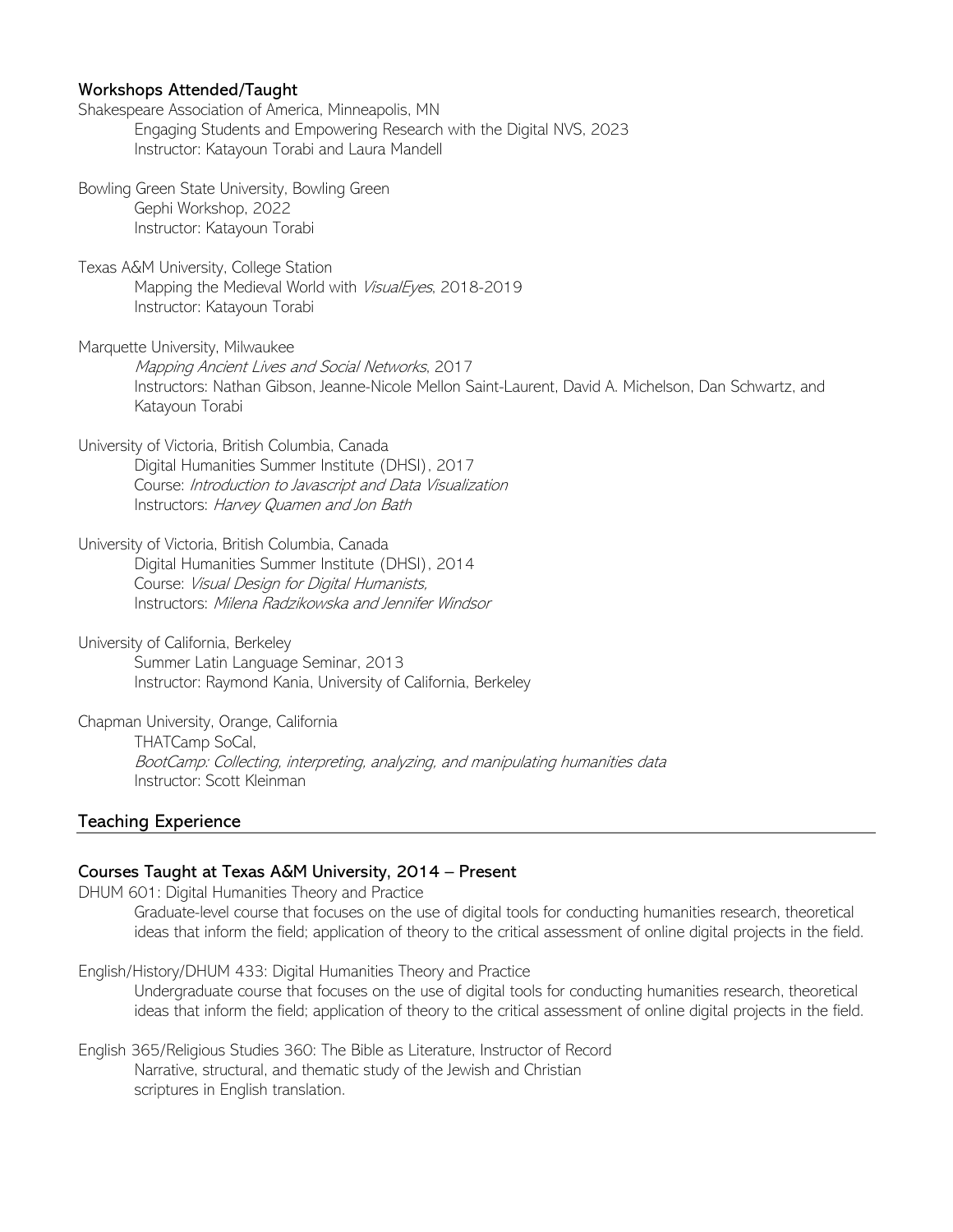- English 330: Honors Arthurian Literature, Instructor of Record An advanced literature course designed to introduce students to the legend of King Arthur and Arthurian literature from its medieval origins to the present.
- English 317: Early British Drama, Instructor of Record

An advanced literature course that explores the history and development of drama in England from the medieval period through the seventeenth century.

- English 313: Honors Medieval English Literature, Instructor of Record An advanced literature course that focuses on Old and Middle English literature, including such authors and works as Beowulf, The Dream of the Rood, Sir Gawain and the Green Knight, Piers Plowman, Sir Thomas Malory, Julian of Norwich, and Margery Kempe.
- English/Linguistics 310: History of the English Language, Instructor of Record A course that focuses on the phonological, grammatical, and lexical history of the English language; includes a discussion of Indo-European languages, as well as principles of linguistic change, as reflected in English.
- English 210: Technical and Business Writing, Instructor of Record A semester-long course that focuses on writing for professional settings; correspondence and researched reports fundamental to the technical and business workplace--memoranda, business letters, research proposals and presentations, and the use of graphical and document design.
- English 203: Honors Writing about Literature, Instructor of Record. A beginning literature course that introduces students to communicating persuasively about literature for the purpose of enhancing skills in academic and professional communication. This particular section focused on constructions of villains and heroes in texts drawn from a range of historical periods and across multiple genres.
- English 104: Composition and Rhetoric, Instructor of Record A beginning writing course that offers instruction in the principles of rhetoric and college writing, providing students with foundational critical thinking, research and writing, skills essential for the completion of persuasive essays in view of multiple audience perspectives, and the academic community.

Liberal Arts 689: Programming for Humanists – Network Visualization, Instructor of Record Part of a two-semester course sequence designed to introduce participants to methodologies, coding, and programming languages associated with the Digital Humanities. My section of the course focused on generating network visualizations using Gephi, an open-source interactive platform, which allows users to create maps that highlight relationships and interactions among characters in various literary works.

### Independent Student Work Supervised

DHUM 685, Digital Humanities. Graduate Directed Study, Kristen York, Fall 2022.

DHUM 685, Digital Humanities. Graduate Directed Study, Marnie Cannon, TBD

ENGL 485, The Digital Humanities in Biblical Studies, Undergraduate Directed Study, Isabelle Aimone, Summer 2022

### Professional, University, and Departmental Service

Center of Digital Humanities Research (CoDHR) Advisory Board, Texas A&M University, Board Member, 2018-present.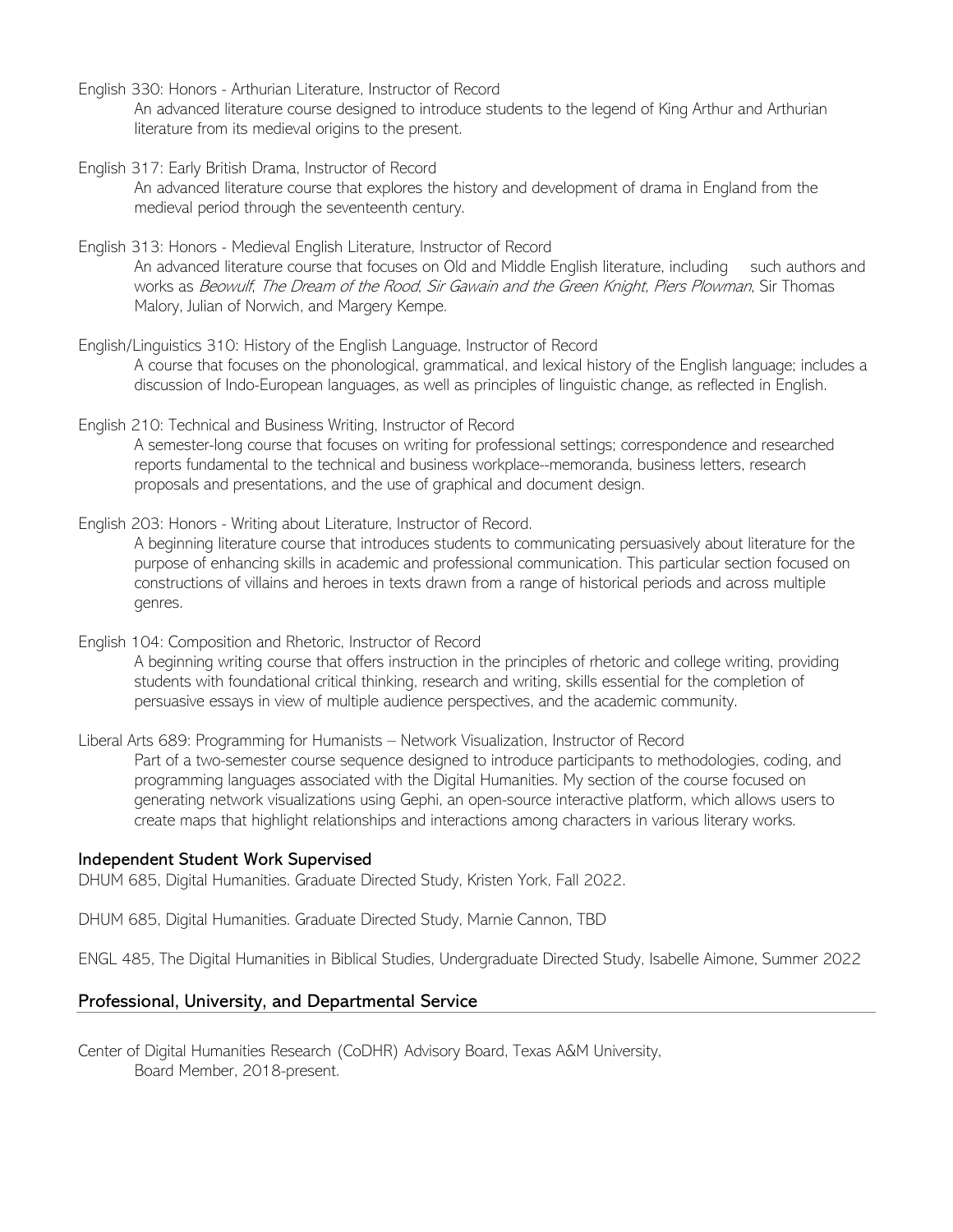The Advanced Research Consortium Early Modern Drama Node Advisory Board, 2022-present.

- Medieval Studies Working Group, Texas A&M University, Graduate student co-Convener, 2017-2018; Faculty co-Convenor, 2018-present.
- Center of Digital Humanities Research Committee for Planning a Digital Humanities Minor at Texas A&M University, 2016-present.
- English Department Executive Committee, Texas A&M, 2020-2022.
- English Department Ad Hoc Readings Committee, Texas A&M, 2021.
- President's Transformational Teaching Committee for Developing Hybrid Courses, Committee Member, Texas A&M University, 2020.
- "New Variorum Shakespeare at Texas A&M." English 603: Bibliography. Texas A&M University, Invited Guest Speaker, March 2021.
- "New Variorum Shakespeare at Texas A&M." Early Modern Studies Working Group. Texas A&M University, Invited Guest Speaker, November 2020.
- Search Committee, Early Modern Literature and World Shakespeare Bibliography Editor, 2018-2019.

Texas Medievalist Society, Texas A&M University, Faculty Advisor, 2018-2019.

- Journal Reviewer, Medieval Perspectives, 2018-2020.
- "The World Shakespeare Bibliography Online and How to Submit Annotations to the WSB." English 603: Bibliography, Texas A&M University, Invited Guest Speaker, November 2019.

"Syllabus Design." English 697: Pedagogy, Texas A&M University, Invited Panelist, September 2019.

- Texas Medieval Association Conference, Texas A&M University, Organizing Committee and Webmaster, 2015-2016.
- "Designing Effective Class Days." English 697: Pedagogy, Texas A&M University, Invited Panelist, September 2016.
- "Digitizing Medieval Texts." Programming for Humanists #MYDH Round Table, Texas A&M University, Invited Panelist, August 2016.
- "What Devils Say." International Congress on Medieval Studies, Kalamazoo, MI, Session Organizer, May 2016.
- English Department Graduate Studies Brown Bag Series, "Preparing for Preliminary Examinations," Texas A&M University, Invited panelist, 2015.
- Texas A&M English Graduate Student Association Department Technology Committee Representative, 2013-2014.
- English Department Orientation for Incoming Graduate Students, Texas A&M University, Mentor, 2013-2014.

THATCamp, Texas A&M University, Organizing Committee, 2014.

Presents of the Past Symposium, Texas A&M University, Technical Committee, 2014.